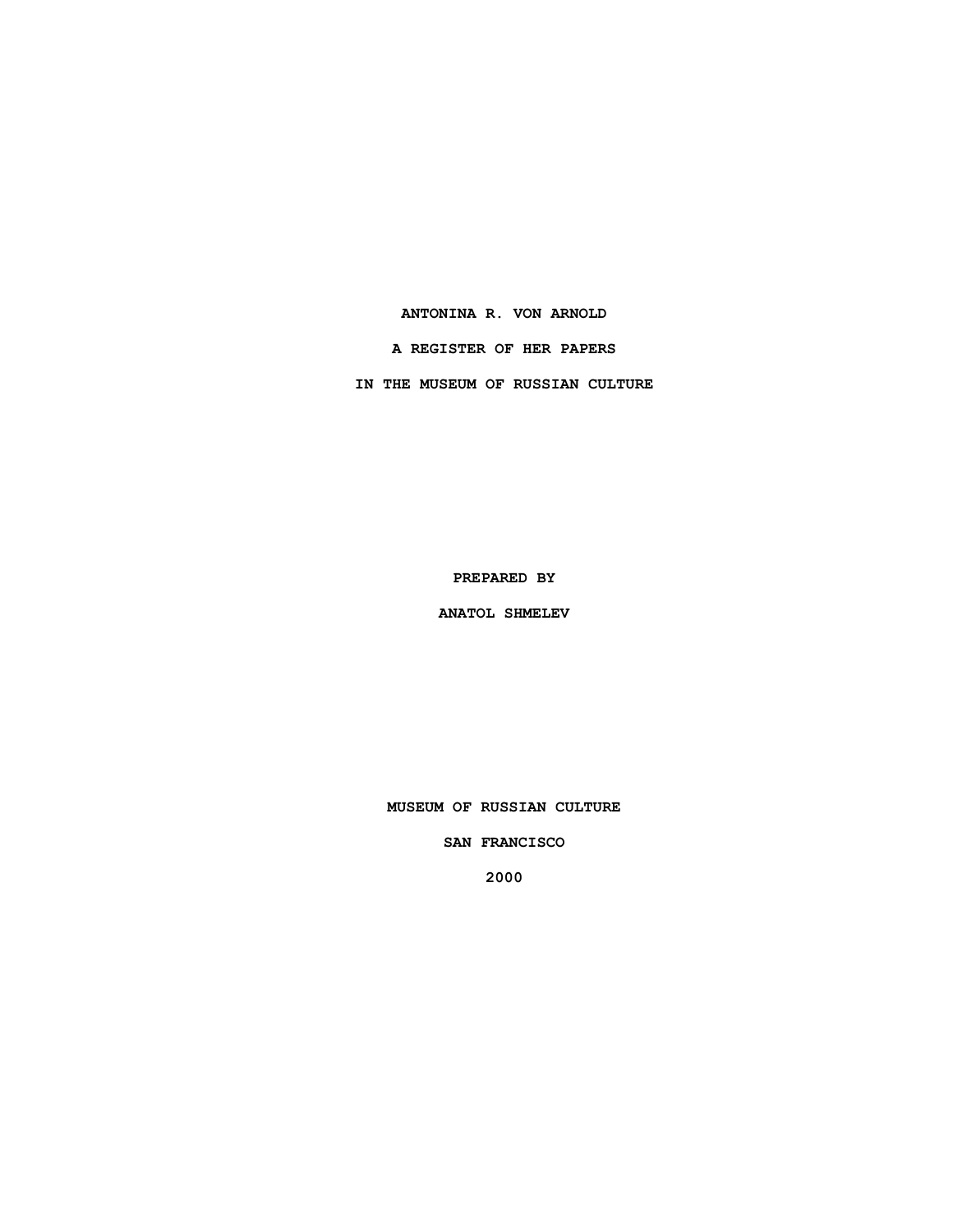# **ANTONINA R. VON ARNOLD**

## **BIOGRAPHICAL NOTE**

|                 | 1896 February 26 (O.S.) Born, Sedlets, Russia (Poland)                  |
|-----------------|-------------------------------------------------------------------------|
| 1916            | Death of Liubov' Romanovna von Arnold                                   |
| 1923            | Arrived in the United States                                            |
| 1929            | Death of Roman Apollonovich von Arnold                                  |
| 1937            | B.A., University of California, Berkeley,<br>California                 |
| 1942            | M.A., Social Welfare, University of California,<br>Berkeley, California |
| 1963            | Death of Ekaterina Khristoforovna von Arnold                            |
| 1964            | Death of Boris von Arnold                                               |
| 1967            | Death of Sergey Scherbakoff                                             |
| 1988 December 8 | Died, San Francisco, California                                         |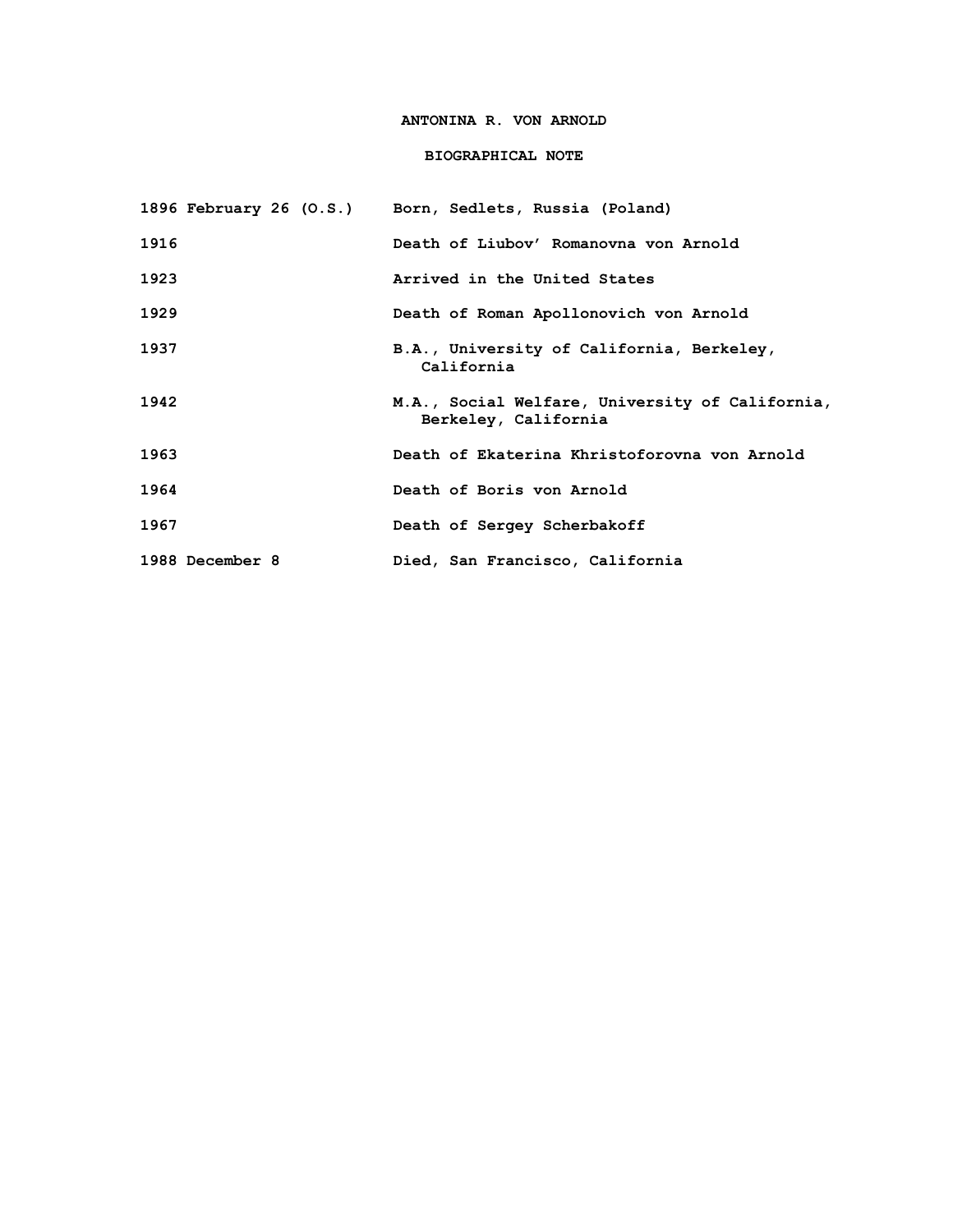#### **SCOPE AND CONTENT NOTE**

#### **ANTONINA R. VON ARNOLD PAPERS**

**This collection contains the papers of Antonina Romanovna von Arnold, as well as papers relating to and produced by her father, mother, sister, brother, and other family members. Of particular interest are von Arnold's diaries and her untitled family chronicle (SPEECHES AND WRITINGS, Box 12). Together with the material in her biographical file and correspondence, these provide an in-depth view of the personal experience of a Russian immigrant in the United States. The FAMILY FILE contains the reminiscences of von Arnold's father, Roman Apollonovich, the police chief of Harbin, and materials on the career and life of his wife, Ekaterina Khristoforovna, founder and principal of the Harbin Dental College. Also of importance are the papers of von Arnold's second husband, the artist Sergey Scherbakoff (SERGEY SCHERBAKOFF FILE).**

**Detailed processing and preservation microfilming for these materials were made possible by a generous grant from the National Endowment for the Humanities and by matching funds from the Hoover Institution and Museum of Russian Culture. The grant also provides depositing a microfilm copy in the Hoover Institution Archives. The original materials and copyright to them (with some exceptions) are the property of the Museum of Russian Culture, San Francisco. A transfer table indicating corresponding box and reel numbers is appended to this register.**

**The Hoover Institution assumes all responsibility for notifying users that they must comply with the copyright law of the United States (Title 17 United States Code) and Hoover Rules for the Use and Reproduction of Archival Materials.**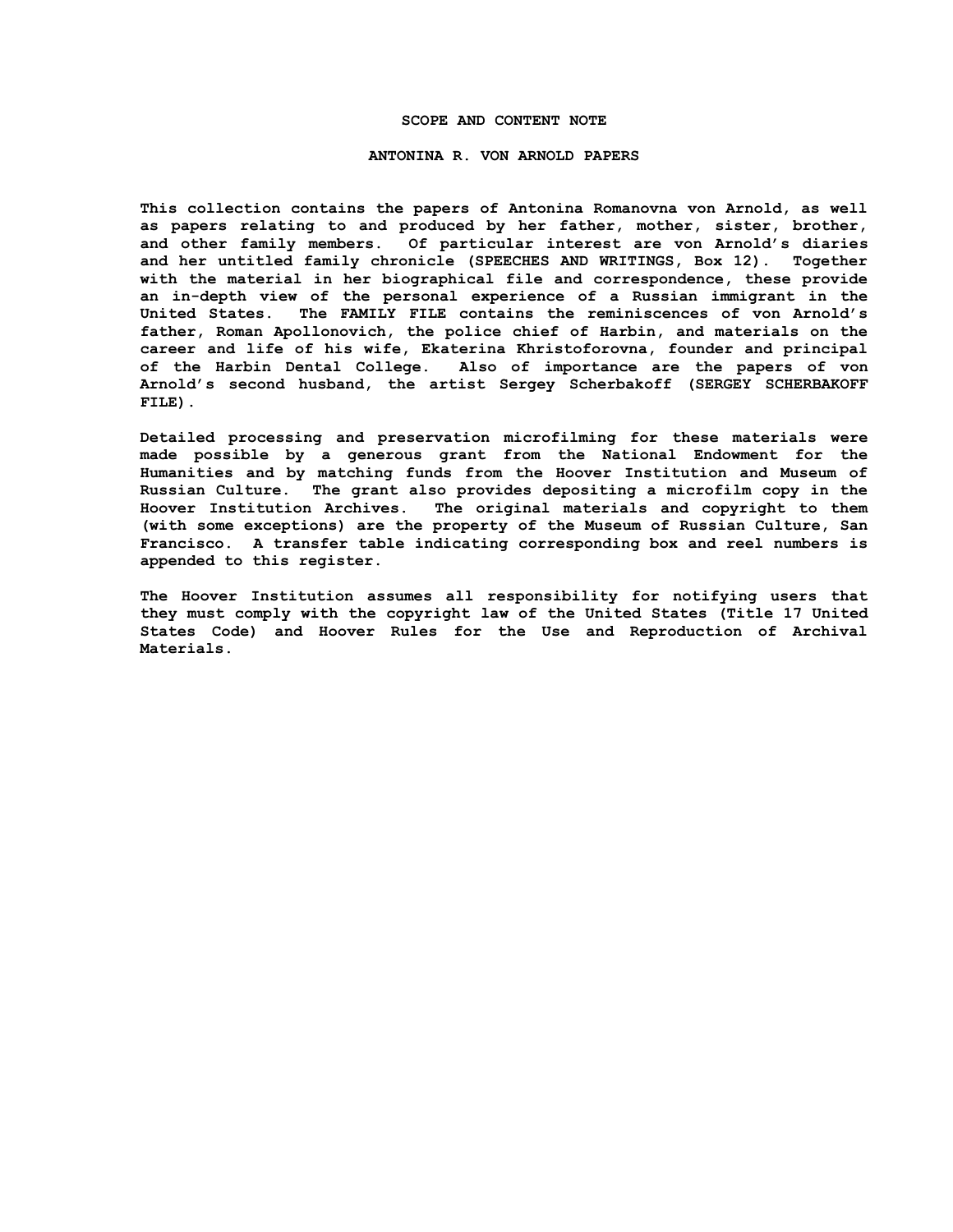### **REGISTER**

# **ANTONINA R. VON ARNOLD PAPERS**

**SERIES DESCRIPTION:**

| Box Nos   | Series                                                                                                                                                                                                                                          |
|-----------|-------------------------------------------------------------------------------------------------------------------------------------------------------------------------------------------------------------------------------------------------|
| $1 - 3$   | BIOGRAPHICAL FILE, 1904-1985. Birth certificate,<br>educational, employment and financial records, identity<br>papers, notebooks, real estate documents, war ration<br>books, will, and miscellany, arranged alphabetically by<br>physical form |
| $3 - 6$   | DIARIES, 1914-1977. Daily entries, notes, short stories<br>and inserts, arranged chronologically                                                                                                                                                |
| 7-10      | CORRESPONDENCE, 1914-1986. Cards and letters, arranged<br>alphabetically by correspondent                                                                                                                                                       |
| $11 - 14$ | SPEECHES AND WRITINGS, 1915-[1973]. Articles, memoirs,<br>poetry, short stories, and thesis, arranged<br>chronologically by title                                                                                                               |
| $14 - 18$ | FAMILY FILE, 1890-1977. Papers of other members of the<br>von Arnold family, arranged alphabetically by name and<br>therein by physical form                                                                                                    |
| $18 - 20$ | SERGEY SHCHERBAKOFF FILE, 1912-1967. Biographical file,<br>correspondence, subject file, and writings, arranged<br>alphabetically by physical form                                                                                              |
| 20        | SUBJECT FILE, 1968-1970. Minutes of meetings of the<br>Community Children's Nursery, 1968-1970                                                                                                                                                  |
| 20        | PRINTED MATTER, 1930-1979. Brochures, clippings,<br>leaflets, offprints, programs                                                                                                                                                               |
| 21        | OVERSIZE FILE, 1919-1942 and undated. Diplomas, notes,<br>and printed matter, arranged alphabetically by physical<br>form                                                                                                                       |
| $22 - 23$ | ARTWORK, n.d. Includes sketches, drawings, watercolors,<br>etchings and other forms of artwork by the von Arnold clan<br>(especially Antonina), Scherbakoff and Frontinskaia                                                                    |
| $23 - 27$ | PHOTOGRAPHS, 1800s-1980s. Albums, negatives, prints and<br>scrapbook depicting the von Arnold clan, Scherbakoff,<br>Frontinskaia and miscellaneous people and places                                                                            |
| 27        | MEMORABILIA, n.d. Includes handicrafts, placards,<br>lithographic plates, and items of clothing                                                                                                                                                 |
| 28        | FINANCIAL RECORDS, 1942-1988. Bank statements, bills,<br>receipts, tax records and similar matter. Not filmed due<br>to large volume and insignificant historical value                                                                         |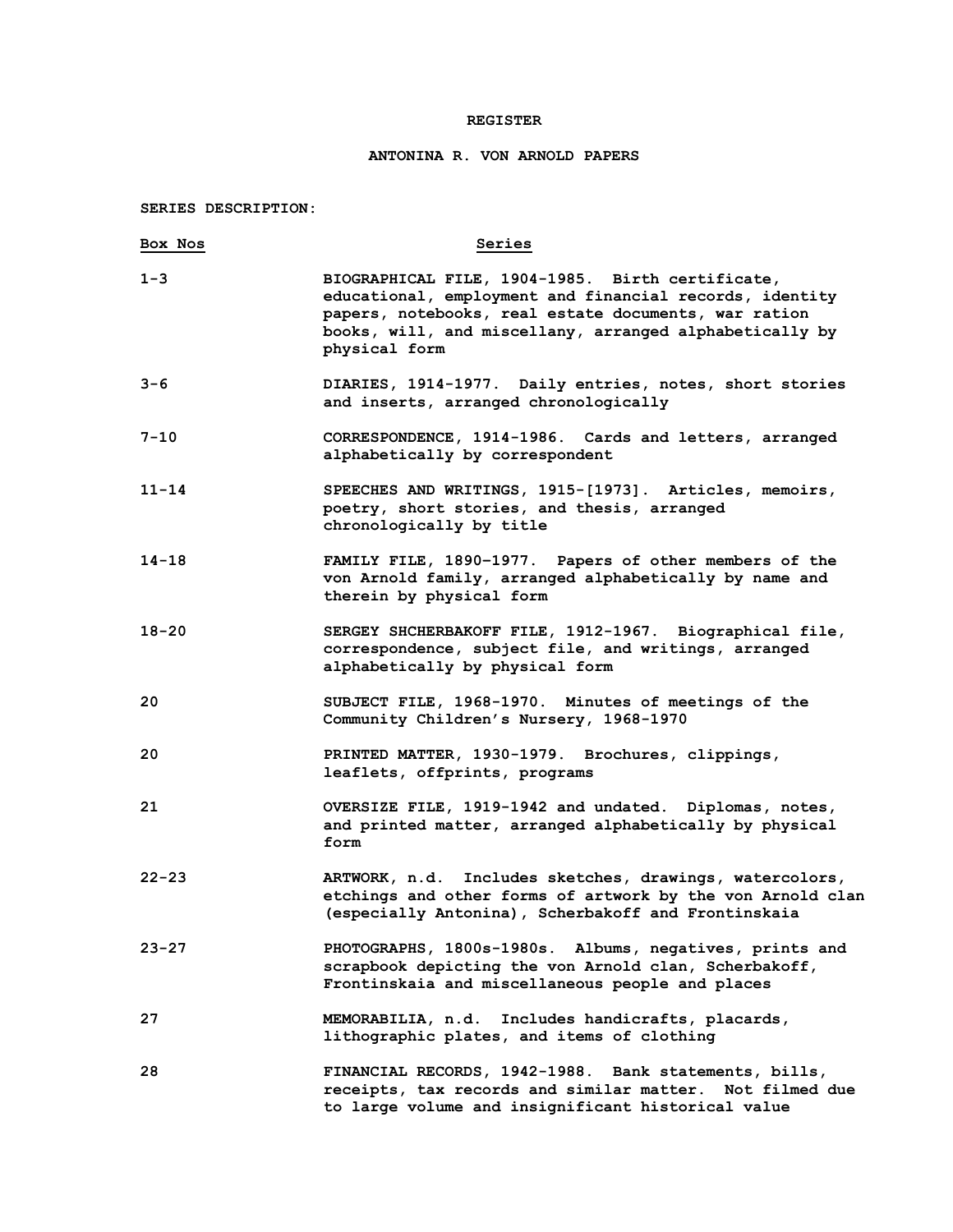|                | Box Folder     |                                                             |
|----------------|----------------|-------------------------------------------------------------|
| Nos Nos        |                | Contents                                                    |
| 1.             |                | BIOGRAPHICAL FILE, 1904-1985                                |
|                |                | Addresses and telephone numbers. See Notes                  |
|                | 1              | Birth certificate                                           |
|                | $\overline{2}$ | Calling cards                                               |
|                |                | Educational records. See also Notes for lecture notes       |
|                |                | and class assignments, and OVERSIZE FILE/Diplomas           |
|                | 3              | Includes certificates of matriculation,<br><b>General.</b>  |
|                |                | report cards, student identification                        |
|                | 4              | Correspondence, 1931-1944. Primarily with                   |
|                |                | officials and faculty of the University of                  |
|                |                | California, Berkeley. Includes letters of                   |
|                |                | recommendation for von Arnold                               |
|                | 5              | Employment records. Includes applications for work,         |
|                |                | correspondence, and resumes                                 |
|                | $6 - 8$        | This folder contains a portion of<br>Financial records.     |
|                |                | von Arnold's financial records that reveal her              |
|                |                | financial standing at various points in her life.           |
|                |                | More voluminous records, including bank statements,         |
|                |                | income tax returns, bills, receipts, estimates,             |
|                |                | correspondence with contractors and real estate             |
|                |                | agents regarding purchase and sale of property have         |
|                |                | been relegated to the unfilmed FINANCIAL RECORDS            |
|                |                | series at the rear of the collection                        |
|                |                | Genealogical records. See FAMILY FILE/General               |
| $\mathbf{2}$ . | 1              | Includes affidavits, certificate of<br>Identity papers.     |
|                |                | naturalization, passports, residence certificate, and       |
|                |                | other papers                                                |
|                | $\overline{2}$ | Marriage certificate. Includes divorce decree               |
|                | $3 - 7$        | Include case work and lecture notes, class<br>Notes.        |
|                |                | assignments, reminders, lists of things to do and           |
|                |                | addresses and telephone numbers                             |
| З.             | 1              | Real estate documents.<br>Includes contracts, deeds,        |
|                |                | escrow statements, insurance records, leases, license       |
|                |                | certificates, lot maps, and other matter pertaining         |
|                |                | to von Arnold's and her husband's properties                |
|                | 2              | War ration books                                            |
|                | 3              | Will.<br>Includes letters to Theodore S. Olferieff, 1969-   |
|                |                | 1970, indicating proposed measures to be taken in the       |
|                |                | event of von Arnold's death                                 |
|                | 4              | Miscellany                                                  |
|                |                | DIARIES, 1914-1977. Daily entries, notes, short stories and |
|                |                | inserts, arranged chronologically. See also SPEECHES AND    |
|                |                | WRITINGS/"My American Story" for diary excerpts and yearly  |
|                |                | summaries and conclusions                                   |
|                |                | General - "Selected pages"                                  |
|                | 5              | Construction of summer house on Russian River,              |
|                |                | California, 1950-1955                                       |
|                |                | Sergey Scherbakoff and his death                            |
|                | 6              | 1945-1965                                                   |
|                | 7              | 1966–1972                                                   |
|                | 8              | 1914                                                        |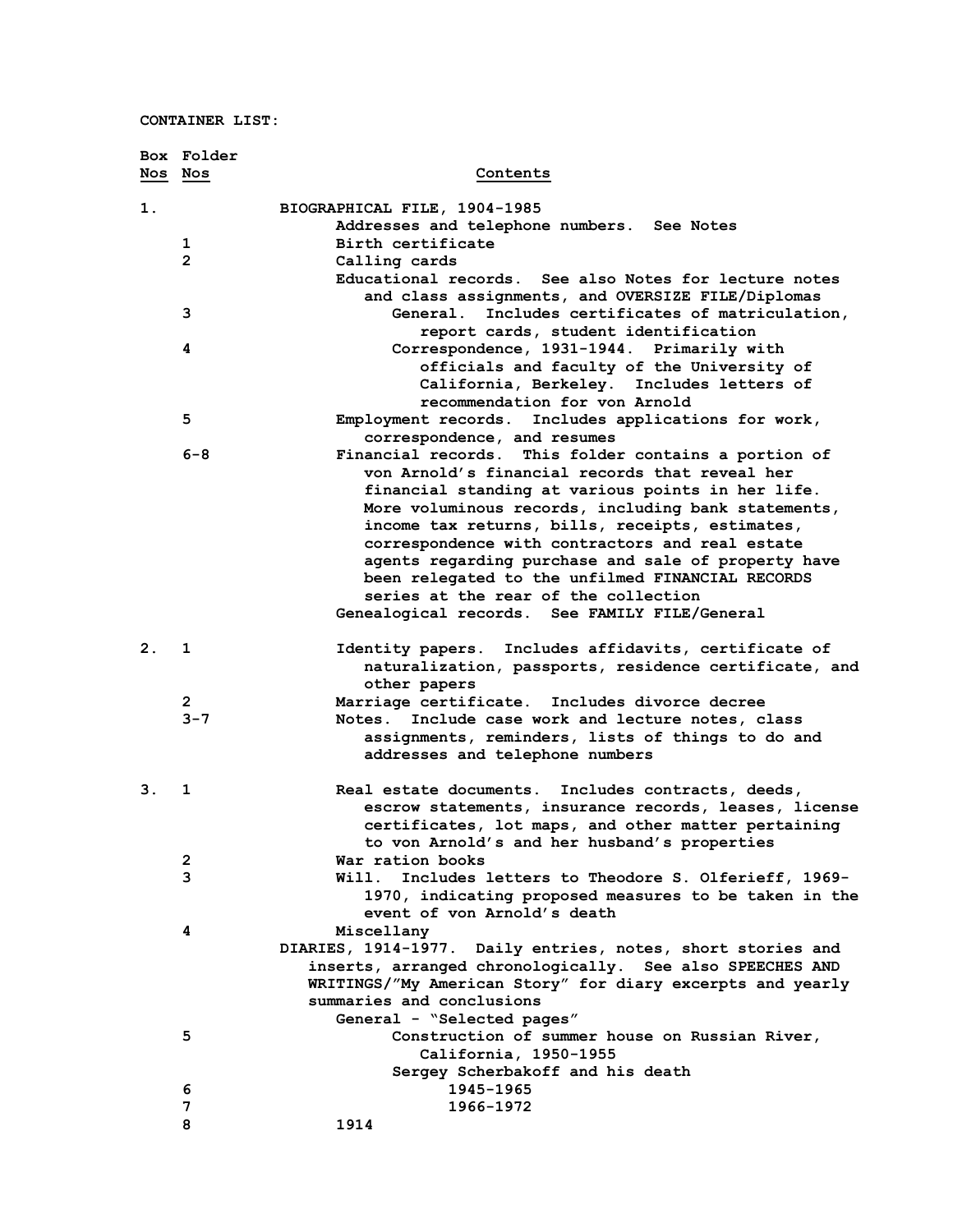|    | 3. (Contd.)       | DIARIES (Contd.)                                          |
|----|-------------------|-----------------------------------------------------------|
|    | 9                 | 1915                                                      |
|    | 10                | 1916                                                      |
|    | 11                | 1917-1918                                                 |
|    | $12 \overline{ }$ | 1918-1919                                                 |
|    |                   |                                                           |
| 4. | 1                 | 1920-1921                                                 |
|    | $\overline{2}$    | 1921-1922. Includes entries from 1925 written into the    |
|    |                   | 1921 diary                                                |
|    | 3                 | 1923                                                      |
|    | 4                 | 1923-1928                                                 |
|    | 5                 | 1936-1941                                                 |
|    | 6                 | 1942                                                      |
|    |                   |                                                           |
| 5. |                   | 1943                                                      |
|    | 1                 | January-May                                               |
|    | $\overline{2}$    | June-December                                             |
|    | 3                 | 1944-1945                                                 |
|    | 4                 | 1946-1951                                                 |
|    | 5                 | 1952-1960                                                 |
|    |                   |                                                           |
| 6. | 1                 | 1961-1964                                                 |
|    | $\overline{2}$    | 1965-1967                                                 |
|    | 3                 | 1968                                                      |
|    | 4                 | 1969                                                      |
|    |                   |                                                           |
|    | 5                 | 1970                                                      |
|    | 6                 | 1971-1972                                                 |
|    | $\overline{7}$    | 1973-1977                                                 |
| 7. |                   | CORRESPONDENCE, 1914-1986. For correspondence relating    |
|    |                   | exclusively to von Arnold's education and employment, see |
|    |                   | BIOGRAPHICAL FILE/Educational records and Employment      |
|    |                   | records                                                   |
|    |                   |                                                           |
|    |                   | General                                                   |
|    | $1 - 2$           | Undated                                                   |
|    | 3                 | 1915-1986                                                 |
|    |                   | Unidentified                                              |
|    | 4                 | General, 1914-1957 and undated                            |
|    | 5                 | Relatives, 1917-1920 and undated. Includes                |
|    |                   | letters from von Arnold's grandmother, uncle,             |
|    |                   | and aunt                                                  |
|    | 6                 | Alderman, Jennie, 1947-1948                               |
|    | 7                 | Arnold, Boris Romanovich von, 1915-1964 and undated.      |
|    |                   | Includes cards and letters from Boris's first and         |
|    |                   | second wives, Gaby and Claire                             |
|    |                   |                                                           |
| 8. |                   | Arnold, Ekaterina Khristoforovna von                      |
|    |                   | Incoming                                                  |
|    | 1                 | 1914-1929                                                 |
|    | $\overline{2}$    | 1930-1936                                                 |
|    | 3                 | 1937-1949                                                 |
|    | 4                 | 1950-1960                                                 |
|    |                   | Outgoing                                                  |
|    | 5                 | Undated                                                   |
|    |                   |                                                           |
| 9. | 1                 | 1931-1960                                                 |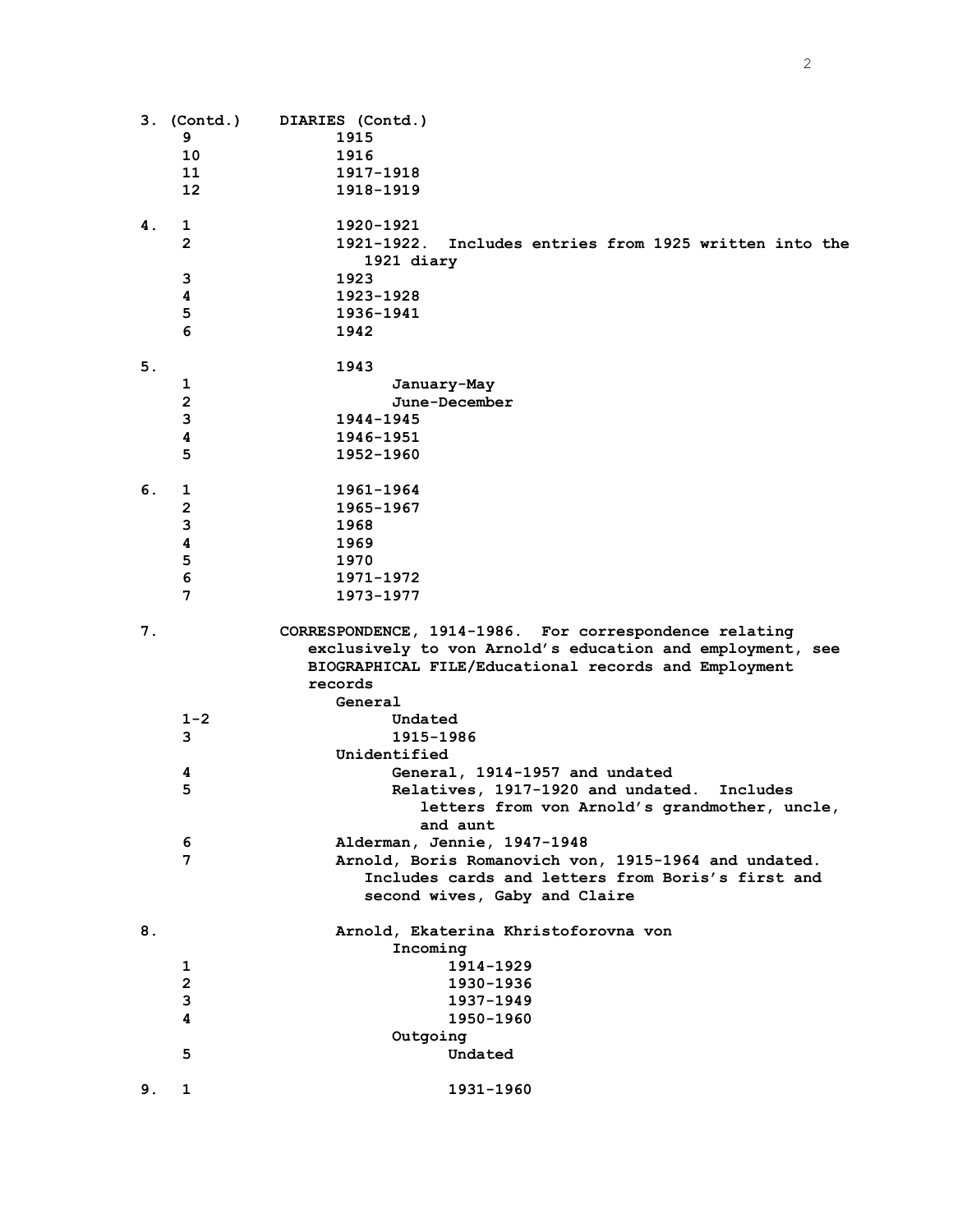|      | 9. (Contd.) | CORRESPONDENCE (Contd.)                                 |
|------|-------------|---------------------------------------------------------|
|      | 2           | Arnold, Gunnar von, 1965-1977. Includes attachments     |
|      |             | relating to von Arnold family history (genealogical     |
|      |             | tree, coat of arms and copies of encyclopedia           |
|      |             | entries)                                                |
|      | 3           | Arnold, Liubov' Romanovna von, 1916-1917 and undated    |
|      | 4           | Arnold, Roman Apollonovich von, 1915-1929               |
|      | 5           | Berezov, Rodion, 1958 and undated                       |
|      | 6           | Blium (Blum), N., 1942-1952                             |
|      | 7           | Borzov, Nikolai Viktorovich, 1942-1949 and undated      |
|      | 8           | Burns, Lilian, 1933-1958 and undated                    |
|      | 9           | Clemens, Florence, n.d.                                 |
|      | 10          | Cornin, Jon and Zena, n.d.                              |
|      | 11          | Davidson, Charles, 1970-1974 and undated                |
|      | 12          | Dennis, Hazel A., 1923 and undated                      |
|      | 13          | Dickinson, Elizabeth, n.d.                              |
|      | 14          | Dombrovskii, Genrikh Gratsianovich, 1914-1917 and       |
|      |             | undated                                                 |
|      | 15          | Domina (?), M., 1914-1915                               |
|      | 16          | Gershgorin, V., 1952                                    |
|      | 17          | Gorgopa, Oleg, 1966-1980. Includes biographical note    |
|      | 18          | Grace, Olga, 1974-1976                                  |
|      | 19          | Gul'shin, Maksim Efimovich, n.d. Includes postcard with |
|      |             | Gul'shin's photograph in WWI military uniform           |
|      | 20          | Gusel'nikova, E., 1954-1978                             |
|      | 21          | Harding, Harold, n.d.                                   |
|      | 22          | Hartwell, Marian (?), n.d.                              |
|      | 23          | Hill, J. G., 1918 and undated                           |
|      | 24          | Isaenko, Evgeniia Sergeevna, 1946-1967                  |
|      | 25          | James, Oliver Clemens, 1932-1944 and undated            |
|      | 26          | Jay, Lucy Churchill, 1925-1939                          |
|      | 27          | Jones, Lydia Grey, 1959-1978 and undated                |
|      | 28          | Kapilos (?), V., 1932-1942                              |
|      | 29          | Khorvat, Kamilla, 1948-1952 and undated                 |
|      | 30          | Kragg (?), Ida, 1931-1955                               |
|      |             |                                                         |
| 10.1 |             | Lushnicoff (Lushnikov), Irina and Nikolai, 1952-1981    |
|      |             | McGuire, Ignatius                                       |
|      | 2           | Incoming, 1936-1945 and undated                         |
|      | 3           | Outgoing, 1936-1942 and undated                         |
|      | 4           | Malozemoff, Elizabeth, 1944 and undated                 |
|      | 5           | Mashin, Nina, 1963-1979                                 |
|      | 6           | Myers, O., 1964-1967                                    |
|      | 7           | National League for American Citizenship, 1938          |
|      | 8           |                                                         |
|      |             | Olferieff, Theodore S. See BIOGRAPHICAL FILE/Will       |
|      |             | Oppenheim, David A., 1950-1951                          |
|      | 9           | Perry, Isabella (aka Isabella Hessel and Isabella       |
|      |             | Kramer), 1929-1966 and undated                          |
|      | 10          | Popov, Sergei Aristarkhovich, 1953-1954                 |
|      | 11          | Rachinskaia, E., 1931-1978 and undated                  |
|      | $12 \,$     | Repina, Mariia, 1963-1966                               |
|      | 13          | Riasanovsky, Nina (aka Nina Fedorova) 1958-1959         |
|      | 14          | Sanderson, Edith M., 1939-1973 and undated              |
|      | 15          | Schilling, Else, 1933-1936 and undated                  |
|      | 16          | Schmidt, Frijos J., 1947-1953                           |
|      | 17          | Scherbakoff, Sergey, n.d.                               |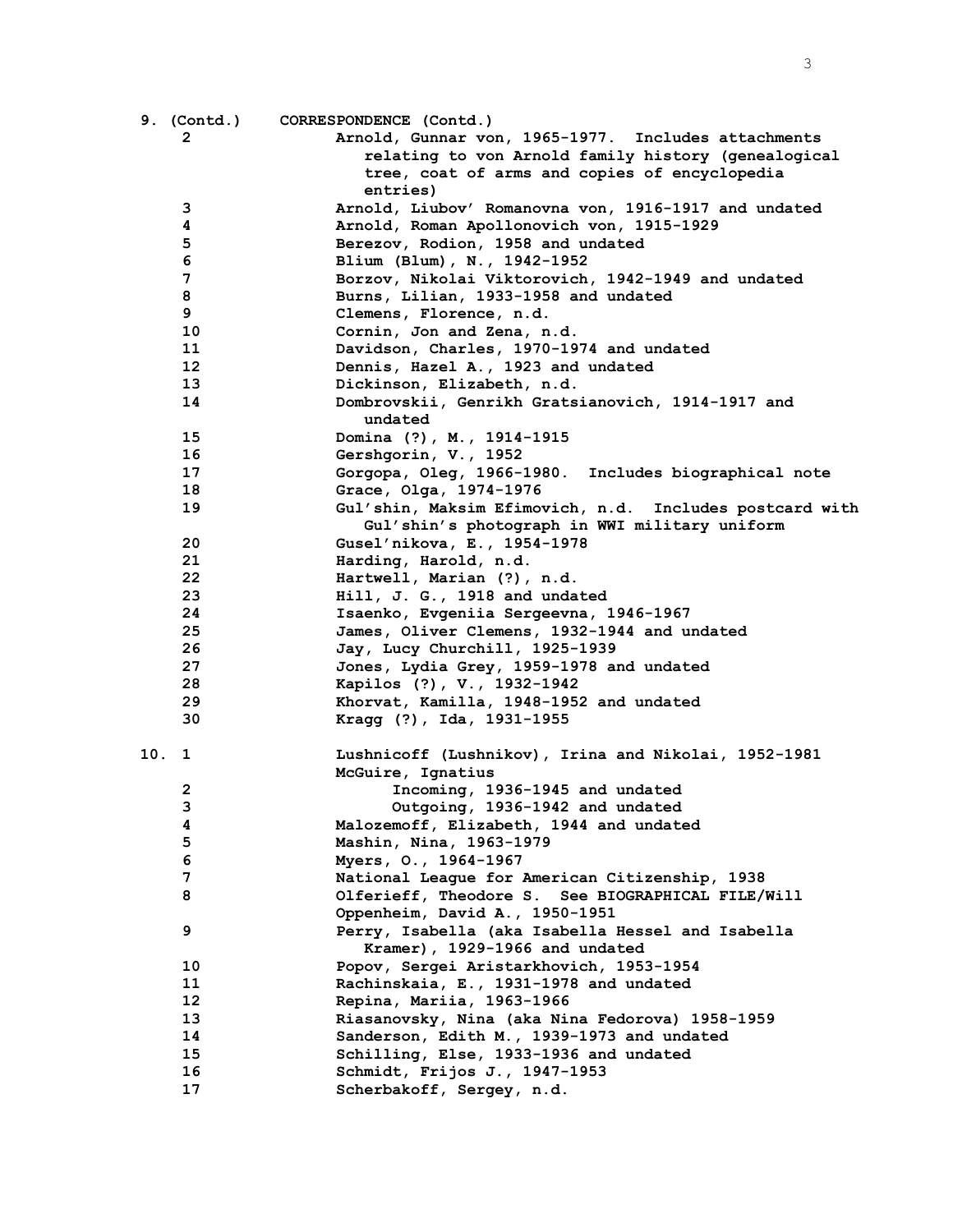|     | 10. (Contd.) | CORRESPONDENCE (Contd.)                                                            |
|-----|--------------|------------------------------------------------------------------------------------|
|     | 18           | Spurgeon, Elizabeth, 1932-1933                                                     |
|     | 19           | Stauffer, Norma H., 1938-1975 and undated                                          |
|     | 20           | Sultan, Emrullah, 1954                                                             |
|     | 21           | Taran, Konstantin, 1915                                                            |
|     | 22           | Thompson, Dr., 1931-1935 and undated                                               |
|     | 23           | Venable, Rosalee, 1937-1945 and undated                                            |
|     | 24           | Volkmann, Johanna, 1936-1944 and undated                                           |
|     | 25           | Vonsovich, Vera, 1943-1944                                                         |
|     | 26           | Vuich, Ivan, 1920(?)                                                               |
|     | 27           | Wilson, Kate, 1947-1972                                                            |
|     | 28           | Zerensufer, Vladimir, n.d. Includes photograph of                                  |
|     |              | Zerensufer in WWI military uniform                                                 |
|     | 29           | Zvonnikova, A., 1954. Includes letter to N. Zvonnikov<br>from Mrs. Ehrenford, 1954 |
|     | 30           | Miscellany, 1973-1974 and undated. Empty envelopes                                 |
| 11. |              | SPEECHES AND WRITINGS, 1915-[1973]                                                 |
|     |              | General                                                                            |
|     | $1 - 2$      | General, 1915-1950s and undated. Includes brief                                    |
|     |              | plays, short stories and sketches, notes and                                       |
|     |              | fragments. See also DIARIES for plays and                                          |
|     |              | sketches included in von Arnold's diary                                            |
|     |              | notebooks and OVERSIZE FILE for additional                                         |
|     |              | notes                                                                              |
|     | 3            | Correspondence, 1934-1957 and undated. Relates to                                  |
|     |              | von Arnold's literary activity (submissions and                                    |
|     |              | correspondence courses)                                                            |
|     | 4            | Poetry, 1934-[1943] and undated. Includes original                                 |
|     |              | poetry and translations of Russian poetry into                                     |
|     |              | English. Holograph and typescript                                                  |
|     | 5            | "Bozh'ia volia," n.d. Holograph                                                    |
|     | 6            | "Concept of Employability in the Light of Unemployment                             |
|     |              | Relief Experience of 1930-1940," n.d. Typescript                                   |
|     | 7            | "Cultural Conflict in Case Work Situations," n.d.                                  |
|     |              | Typescript. Includes an early draft entitled,                                      |
|     |              | "Children of Foreign Parentage"                                                    |
|     | 8            | "Dom v derevnie," n.d. Holograph                                                   |
|     | 9            | "Four Mornings," n.d. Typescript. Includes early draft                             |
|     |              | entitled "Observing a Friend Going on a Trip"                                      |
|     | 10           | "From the Roof of the Vatican," n.d. Typescript                                    |
|     | 11           | "Home Leaving," n.d. Holograph and typescript                                      |
|     | $12 \,$      | "Iazyk, kak orudie cheloviecheskago myshleniia," n.d.<br>Holograph                 |
|     | 13           | Introduction to a speech by Mrs. Lensky, n.d.                                      |
|     |              | Typescript                                                                         |
|     | 14           | "Kanada iz okna vagona," Novaia zaria, n.d. Printed<br>copy                        |
|     | 15           | "The Last Ten Years of Our Mother," n.d. Typescript and                            |
|     |              | notes                                                                              |
|     | 16           | "Mariia," n.d. Typescript. Includes prologue entitled                              |
|     |              | "Istoriia odnogo spektaklia"                                                       |
|     |              | "The Melting Pot." See "Russkaia missis Dzhons," Novaia                            |
|     |              | zaria, 1953 August 15                                                              |
|     | 17           | "Nasha Amerika," n.d. Holograph                                                    |
|     | 18           | "O Man'chzhurii, staroobriadtsakh i tigrakh," Novaia                               |
|     |              | zaria, n.d. Printed copy                                                           |
|     | 19           | "Poetessa-emigrantka, " n.d. Holograph                                             |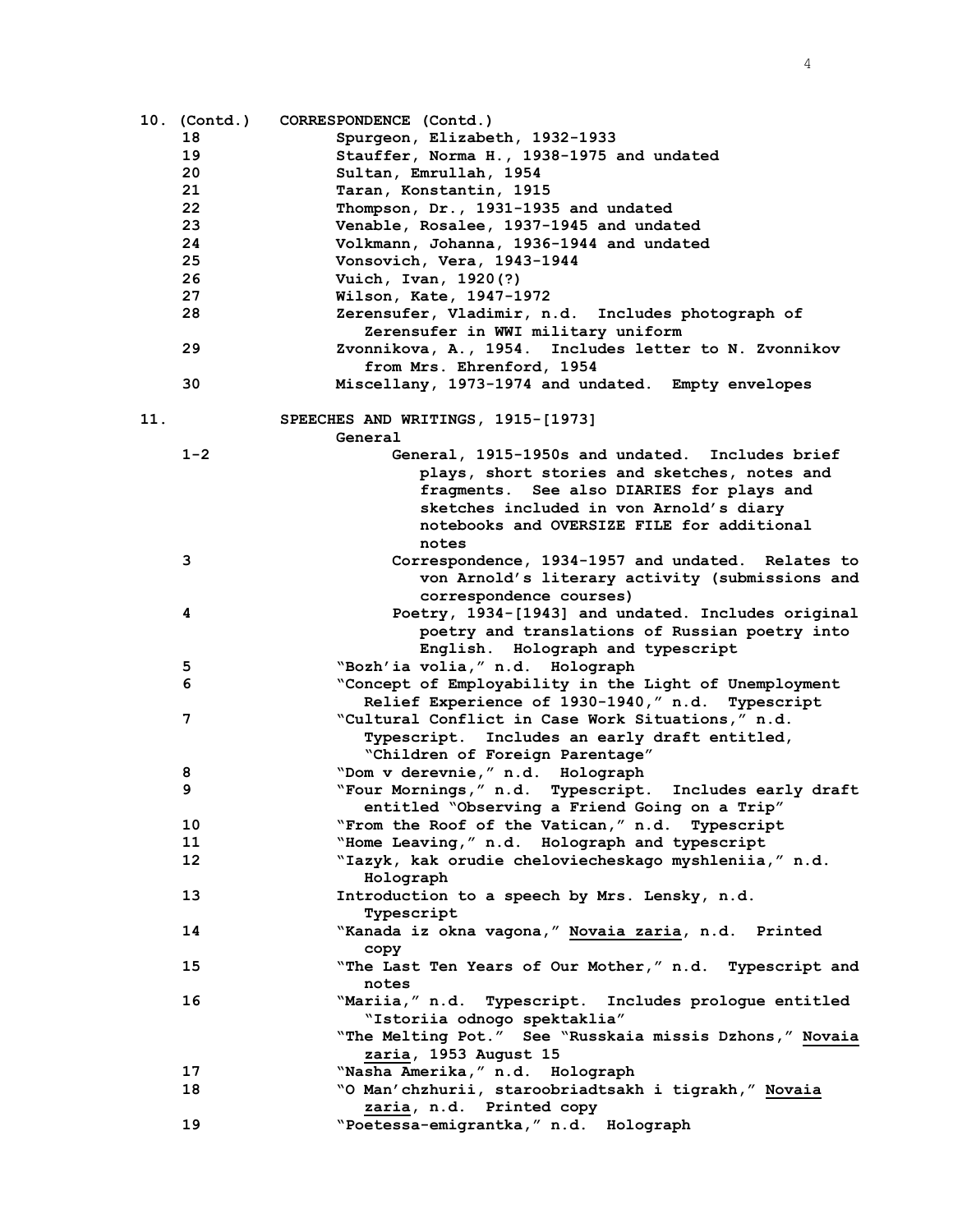| 12.        |                | SPEECHES AND WRITINGS (Contd.)                             |
|------------|----------------|------------------------------------------------------------|
|            | $\mathbf{1}$   | "A Russian Story About an Irish Love," n.d. Typescript     |
|            | $\overline{2}$ | "The Story of Our Uncle Vladimir," n.d. Typescript.        |
|            |                | Includes early draft entitled "Uncle George's Story"       |
|            | 3              | "Tales of the Silent Generation," n.d. Typescript          |
|            | 4              | "That Was the Spirit of the Pioneers," n.d. Typescript     |
|            | 5              | "Those Shanghai Women," n.d. Typescript                    |
|            | 6              | Untitled family chronicle, n.d. Typescript                 |
|            | 7              | "What Is a Good Adoption Program in a County?" n.d.        |
|            |                | Typescript                                                 |
|            | 8              | "Women," n.d. Typescript                                   |
|            | 9              | "Poputchiki, " 1917 October. Holograph                     |
|            | 10             | "Assotsiatsiia v myshlenii, "1919. Holograph               |
|            | 11             | "The Concept of Employability and the Rehabilitation of    |
|            |                | Unemployment Relief Clients," M.A. thesis, University      |
|            |                | of California, 1937. Typescript                            |
|            | 12             | "A Brief Study of the Russian Students in the University   |
|            |                | of California, " 1937 April 30. Typescript                 |
|            | 13             | "Organizations of the Russian Community in San             |
|            |                | Francisco, " 1938 April 29. Typescript                     |
|            | 14             | "Agricultural Laborers on the Rolls of SRA in              |
|            |                | California, " 1939 December. Typescript                    |
|            | 15             | "Materials for the Reorganization of the Public Welfare    |
|            |                | of California with a Tentative Plan," 1940 December        |
|            |                | 11. Typescript                                             |
|            |                |                                                            |
| $13.1 - 2$ |                | "Narcissism and the Sense of Inferiority," 1942            |
|            |                | February. Typescript (2 drafts) and notes                  |
|            | 3              | "Russians in San Francisco, " 1943 January. Typescript     |
|            | 4              | Newspaper articles on Russian émigrés bound together,      |
|            |                | Russkaia zhizn', 1946 November 15 - 1947 March 7.          |
|            |                | Printed copy                                               |
|            | 5              | "Watercolors at Labaudt Gallery," letter to the editor,    |
|            |                | 1949 June 16. Typescript and note                          |
|            | 6              | "The Most Unforgettable Character I Have Met," 1953        |
|            |                | January 7. Typescript. Includes correspondence and         |
|            |                | holograph draft entitled "The Most Remarkable              |
|            |                | Character"                                                 |
|            | 7              | "Russkaia missis Dzhons," Novaia zaria, 1953 August 15.    |
|            |                | Printed copy. Includes English typed translations          |
|            |                | entitled "Russian Mrs. Jones" and "The Melting Pot"        |
|            | 8              | "Moskva likuiushchaia," Novaia zaria, [1970]. Printed      |
|            |                | сору                                                       |
|            | 9              | "Sovremennyi Kiev," Novaia zaria, [1970]. Printed copy     |
|            | 10             | "Ialta," Novaia zaria, 1970 August 1. Printed copy         |
|            |                | "My American Story," [1973]                                |
|            | 11             | <b>Notes</b>                                               |
|            | $12 - 13$      | Typescript                                                 |
|            |                |                                                            |
| 14. 1      |                | Typescript                                                 |
|            |                | FAMILY FILE, 1890-1977. Papers of other members of the von |
|            |                | Arnold family. For their correspondence with Antonina, see |
|            |                | <b>CORRESPONDENCE</b>                                      |
|            | $\overline{2}$ | General. Information on the von Arnold and related         |
|            |                | Includes death certificate for Baroness<br>families.       |
|            |                | Liubov' Iakovlevna Maidel', 1921                           |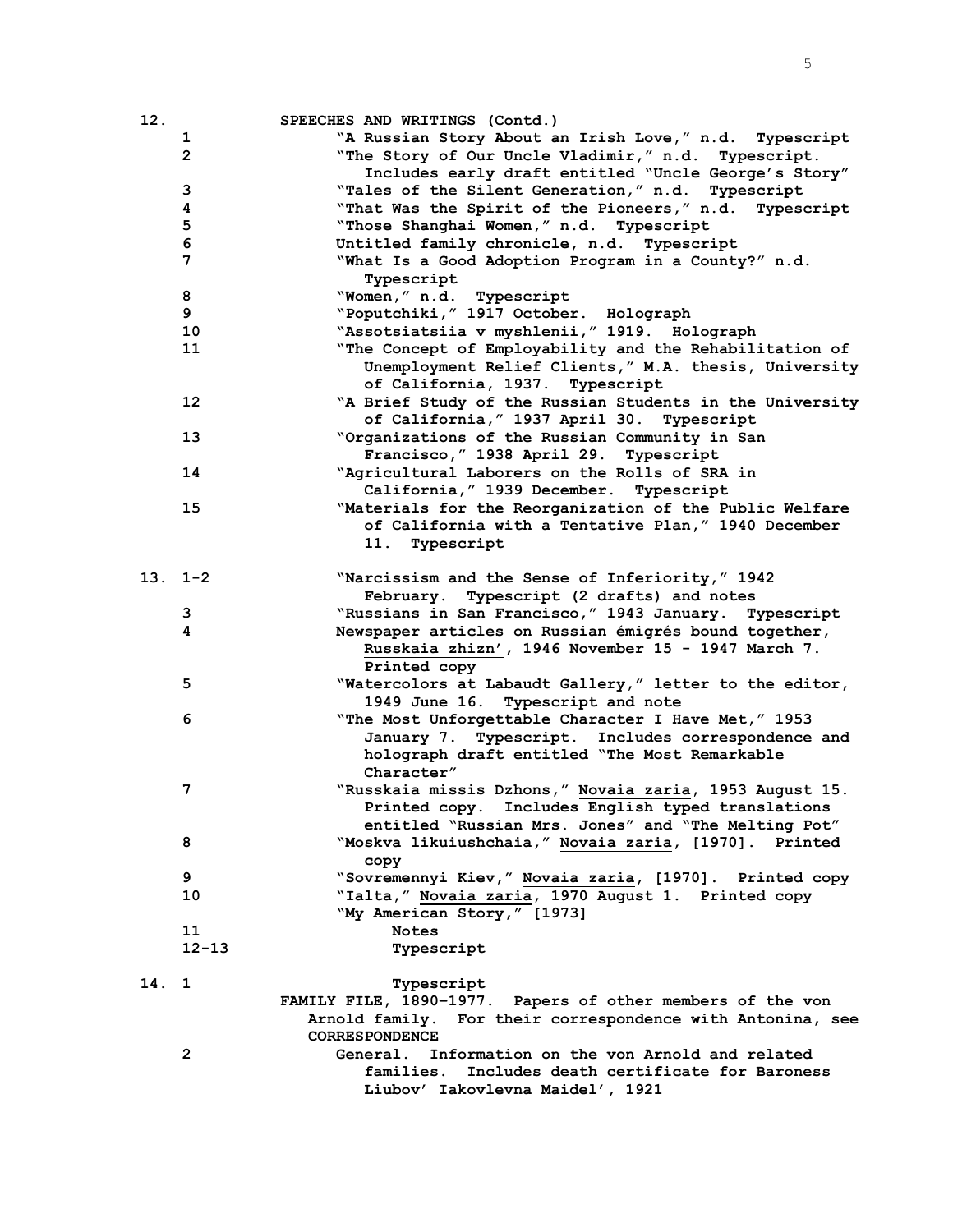|       |    | 14. (Contd.) FAMILY FILE (Contd.)                 |
|-------|----|---------------------------------------------------|
|       |    | Arnold, Boris Romanovich von (brother)            |
|       | 3  | Biographical file. Includes address book, birth   |
|       |    | certificate, clipping about, and miscellany       |
|       |    | Correspondence                                    |
|       | 4  | Arnold, Ekaterina Khristoforovna von              |
|       |    | (letters from), 1923-1954                         |
|       | 5  | Arnold, Roman Apollonovich von (letters           |
|       |    | from), 1923-1929                                  |
|       | 6  | Arnold, Werner von, 1964. Includes family         |
|       |    | tree                                              |
|       | 7  | Scherbakoff, Sergey, n.d.                         |
|       |    | Writings                                          |
|       | 8  | "Liudi iz Kharbinskago svieta," n.d.              |
|       |    | Typescript                                        |
|       | 9  | "Malan'ia," n.d. Typescript                       |
|       | 10 | "Recollections About the Russian Counter-         |
|       |    | Revolution," n.d. Typescript                      |
|       | 11 | "Zhar-ptitsa," n.d. Typescript                    |
|       | 12 | "Rorschach Signs in the Selection of              |
|       |    | Outstanding Young Male Mechanical                 |
|       |    | Workers," The Journal of Psychology,              |
|       |    | 1944. Printed copy                                |
|       | 13 | "Personality Needs as a Determinant of            |
|       |    | Vocational Choice and Their Relationship          |
|       |    | to School and Work Achievement, " 1954            |
|       |    | February 26. Printed copy                         |
|       |    | Arnold, Ekaterina Khristoforovna von (mother)     |
|       |    | Biographical file                                 |
|       | 14 | Addresses and certificates of gratitude           |
|       | 15 | Calling cards                                     |
|       | 16 | Clippings about or mentioning E. Kh. von          |
|       |    | Arnold                                            |
|       | 17 | Curriculum vitae                                  |
|       |    |                                                   |
| 15. 1 |    | Death certificate                                 |
|       | 2  | Diplomas                                          |
|       | 3  | Immigration records.<br>Includes voluminous       |
|       |    | correspondence between E. Kh. von Arnold,         |
|       |    | A. R. von Arnold, government and non-             |
|       |    | governmental agencies and officials               |
|       |    | relating to E. Kh. von Arnold's admission         |
|       |    | to the United States in 1954                      |
|       | 4  | Inventory of archive                              |
|       | 5  | <b>Notes</b>                                      |
|       | 6  | Miscellany                                        |
|       | 7  | Diaries, 1896-1903. Relates to her three children |
|       |    | Correspondence                                    |
|       | 8  | General, 1934-1961 and undated.<br>Includes       |
|       |    | two notebooks containing holograph drafts         |
|       |    | of letters, primarily to Boris von                |
|       |    | Arnold, as well as practice exercises for         |
|       |    | citizenship examinations                          |
|       | 9  | Unidentified, 1956-1958 and undated               |
|       | 10 | Aleksandrova, E. G., 1955-1956                    |
|       | 11 | Arnold, Boris and Claire von (letters from),      |
|       |    | 1940-1962 and undated                             |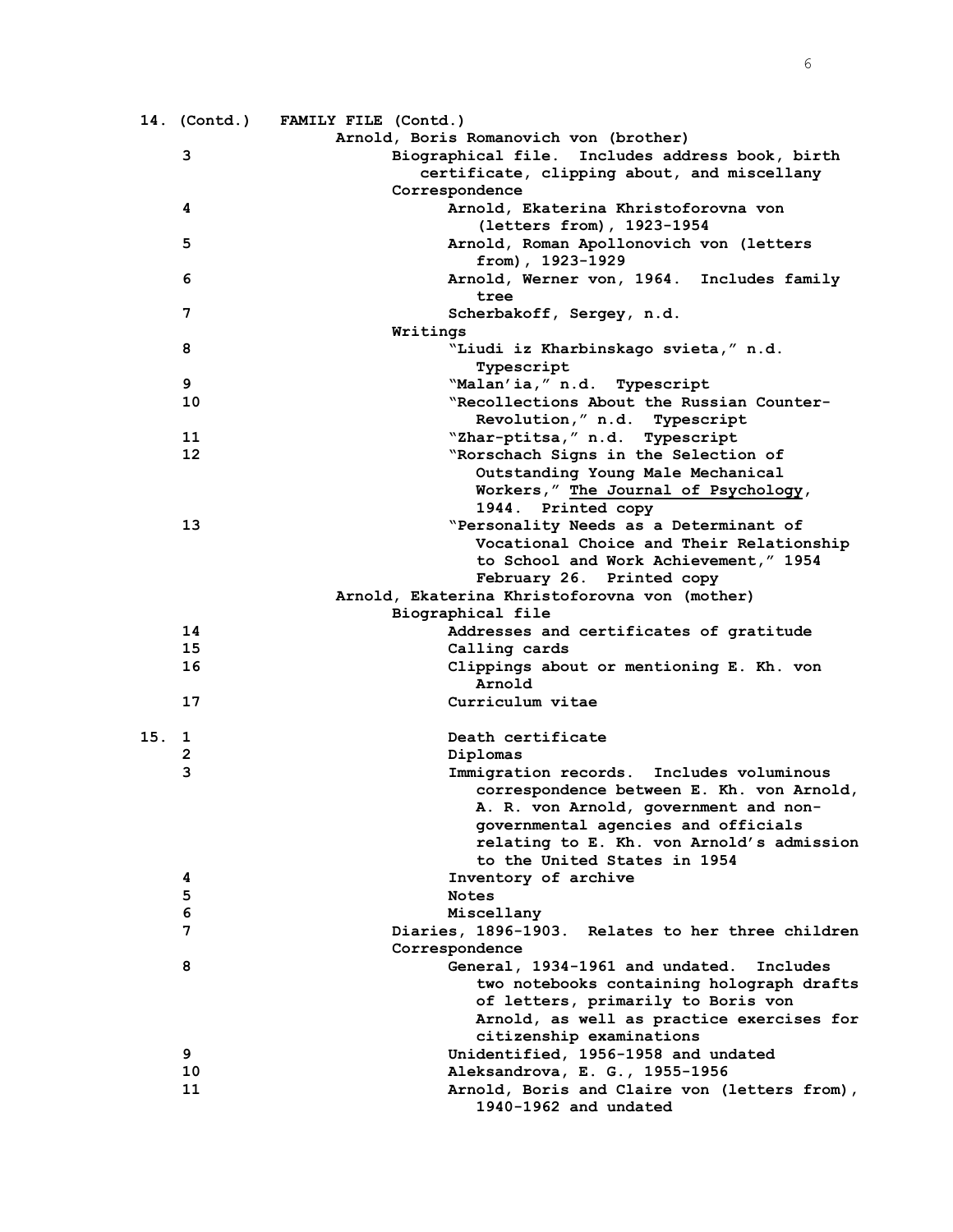| 16.  |                | FAMILY FILE (Contd.)                             |
|------|----------------|--------------------------------------------------|
|      |                | Arnold, Ekaterina Khristoforovna von (Contd.)    |
|      |                | Correspondence (Contd.)                          |
|      | 1              | Arnold, John von, n.d.                           |
|      | $\overline{2}$ | Berezov, Rodion, 1957-1963. Includes poetry      |
|      |                | dedicated to E. Kh. von Arnold                   |
|      | 3              | Gusel'nikova, E. N., 1954-1955. Includes         |
|      |                | third-party correspondence                       |
|      | 4              | Kratze, M., 1961                                 |
|      | 5              | Lushnikov, Nikolai and Irina, 1953-1958          |
|      | 6              | Maidel', Liubov' Iakovlevna, n.d.                |
|      | 7              | Myers, Olga, 1955-1963                           |
|      | 8              | Nebushenkova, N. A., 1955-1960                   |
|      | 9              | Nikol'skaia, T., 1960-1962                       |
|      | 10             | Rachinskaia, E., 1954-1963 and undated           |
|      | 11             | Reihberg, Anta V., n.d.                          |
|      | 12             | Repina, N., 1955-1960 and undated                |
|      | 13             | Schmidt, Maria, 1949-1952 and undated            |
|      | 14             | Zhidialis, Maria and Edward, 1961 and            |
|      |                |                                                  |
|      |                | undated                                          |
|      |                | Writings<br>General                              |
|      |                |                                                  |
|      | 15             | Newspaper columns on dental news and             |
|      |                | hygiene                                          |
|      | 16             | Poetry. May include poetry by                    |
|      |                | Antonina von Arnold and others                   |
|      | 17             | "Dostizheniia i tsieli sovremennago              |
|      |                | zubovrachevaniia, " n.d. Holograph               |
|      | 18             | "Tak budet krasit'sia vsia russkaia strana:      |
|      |                | K 175-lietnemu iubileiu Smol'nago                |
|      |                | Instituta," Golos emigrantov, 1939 May           |
|      |                | 21. Printed copy                                 |
|      | 19             | Subject file - First Dental College of Harbin,   |
|      |                | China. Compilation of materials for its          |
|      |                | history                                          |
|      |                | Arnold, Liubov Romanovna von (sister)            |
|      | 20             | Biographical file, 1897-1916. Includes birth and |
|      |                | death certificates, school records, identity     |
|      |                | papers, will and final letter to parents, and    |
|      |                | information on the circumstances of her death    |
|      |                |                                                  |
| 17.1 |                | Correspondence, n.d. Includes letters to her     |
|      |                | mother and grandmother                           |
|      | 2              | Diaries, [1915]-1916                             |
|      | $3 - 5$        | Writings, 1913-1916 and undated. Primarily       |
|      |                | poetry, with a few plays and a short story       |
|      |                | Arnold, Roman Apollonovich von (father)          |
|      | 6              | Biographical file, 1890-1954.<br>Includes        |
|      |                | genealogical records, military service records,  |
|      |                | decorations, correspondence relating to R. A.    |
|      |                | von Arnold's arrest in 1918 and death notices    |
|      | 7              | Correspondence, 1914-1917. Unidentified          |
|      |                | individuals                                      |
|      |                | Writings                                         |
|      |                | "Rossiia v proshlom," n.d.                       |
|      | 8              |                                                  |
|      |                | Holograph                                        |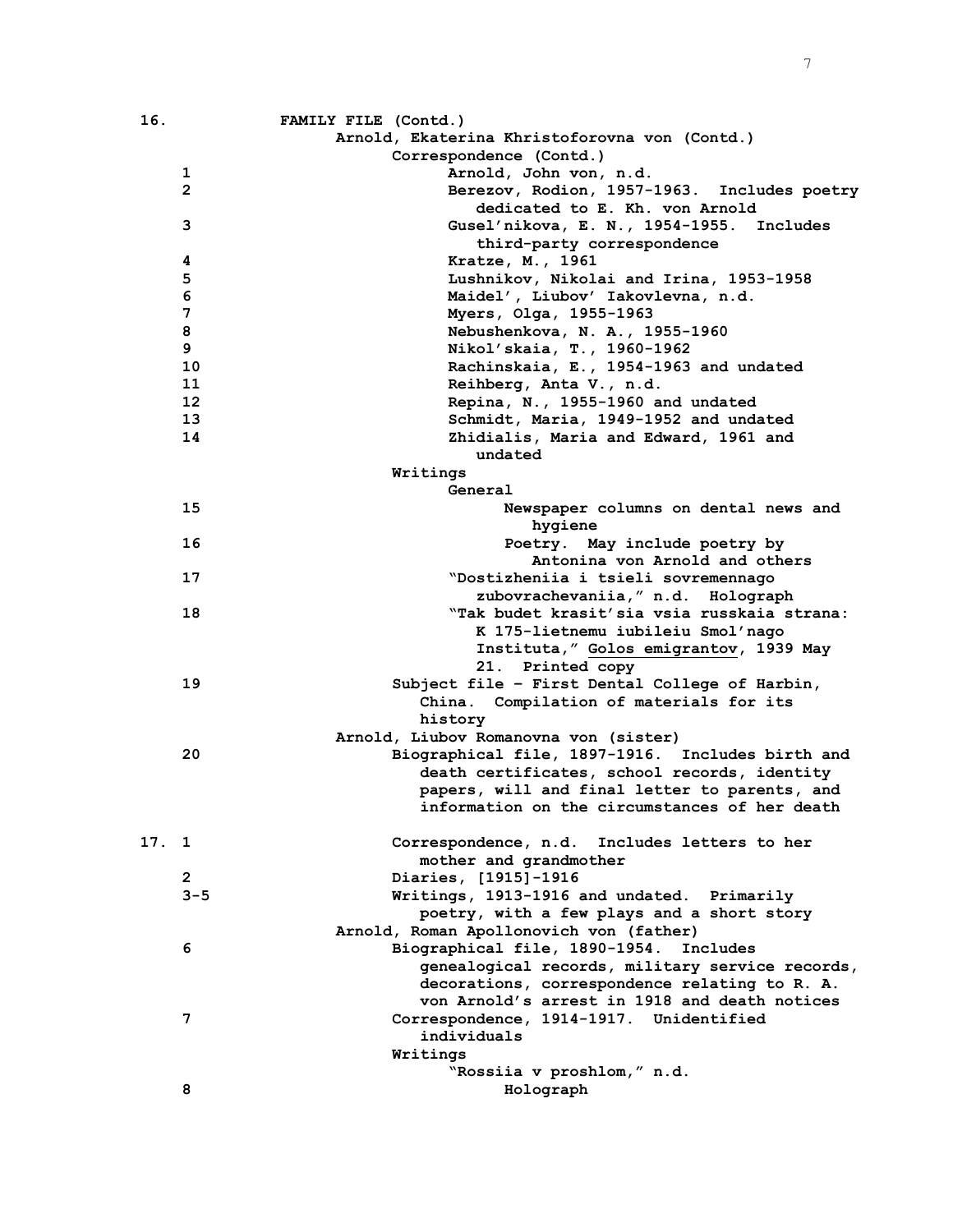| 18.        |                | FAMILY FILE (Contd.)                                                                                    |
|------------|----------------|---------------------------------------------------------------------------------------------------------|
|            |                | Arnold, Roman Apollonovich (Contd.)                                                                     |
|            |                | Writings (Contd.)                                                                                       |
|            |                | "Rossiia v proshlom" (Contd.)                                                                           |
|            | $1 - 2$        | Typescript (2 drafts)                                                                                   |
|            | 3              | "Iubilei gen. D. L. Khorvata," Zaria, 1928                                                              |
|            |                | April 29. Printed copy                                                                                  |
|            |                | SERGEY SCHERBAKOFF FILE, 1912-1967                                                                      |
|            |                | Biographical file                                                                                       |
|            |                | Book (biography and catalog)                                                                            |
|            | 4              | Draft, n.d. Holograph and typescript                                                                    |
|            | 5              | Mock-up. Includes advertising matter                                                                    |
|            | 6              | Clippings about or mentioning Scherbakoff                                                               |
|            | 7              | Contracts                                                                                               |
|            | 8              | Critical appraisals                                                                                     |
|            | 9              | Exhibition catalogs. Includes advertisements                                                            |
|            | 10             | Identity papers                                                                                         |
|            | 11             | Letters of recommendation for Scherbakoff                                                               |
|            |                |                                                                                                         |
| 19.        | 1              | Includes samples of Scherbakoff's<br>Miscellany.                                                        |
|            |                | artwork                                                                                                 |
|            |                | Correspondence                                                                                          |
|            | $\mathbf{2}$   | General, 1923-1963 and undated                                                                          |
|            | 3              | Relating to artistic exhibitions, 1927-1930                                                             |
|            | $4 - 10$       | Subject file - Frontinskaia, Tamara M. (first wife).                                                    |
|            |                | Includes biographical matter, correspondence and                                                        |
|            |                | miscellany relating to her medical education and                                                        |
|            |                | career                                                                                                  |
|            |                |                                                                                                         |
|            |                |                                                                                                         |
|            | $20.1 - 2$     | Subject file - Frontinskaia, Tamara M.                                                                  |
|            | 3              | Writing - "Flying Pony," translation into English of                                                    |
|            |                | Konek-Gorbunok, n.d. Holograph                                                                          |
|            | 4              | SUBJECT FILE, 1968-1970. Community Children's Nursery,                                                  |
|            |                | minutes of meetings                                                                                     |
|            | 5-6            | PRINTED MATTER, 1930-1979. Brochures, clippings, leaflets,                                              |
|            |                | offprints, programs. Most of the material deals with art                                                |
|            |                | and social work, some offprints and other items were given                                              |
|            |                | to von Arnold by their authors and bear autographs.<br>See                                              |
|            |                | also OVERSIZE FILE                                                                                      |
|            |                |                                                                                                         |
| 21.        |                | OVERSIZE FILE, 1919-1942 and undated                                                                    |
|            | 1              | Diplomas                                                                                                |
|            | $\overline{2}$ | Printed matter                                                                                          |
|            | 3              | Writings                                                                                                |
| $22. -23.$ |                | ARTWORK, n.d.                                                                                           |
|            |                | Includes sketches, drawings, watercolors,<br>etchings and other forms of artwork by the von Arnold clan |
|            |                | (especially Antonina), Scherbakoff and Frontinskaia                                                     |
|            |                |                                                                                                         |
| 23.        |                | PHOTOGRAPHS, 1800s-1980s                                                                                |
|            | 1              | Oversize prints                                                                                         |
|            |                |                                                                                                         |
|            | $24.1 - 5$     | Photographs primarily of von Arnold and<br>Albums.                                                      |
|            |                | Scherbakoff clans, as well as of the Harbin Dental                                                      |
|            |                | College. One album includes photographs of<br>Scherbakoff's artworks and exhibitions                    |